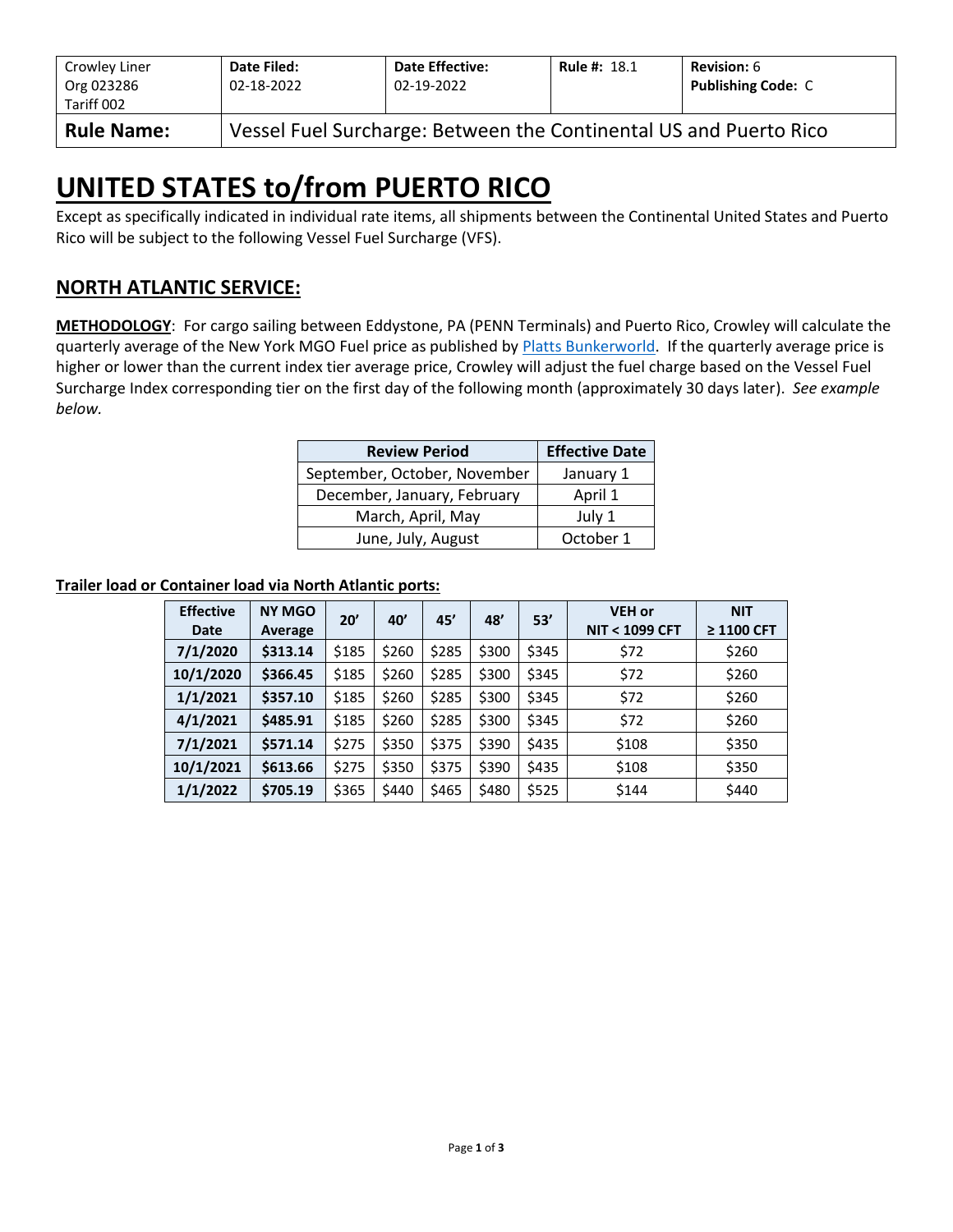| Crowley Liner<br>Org 023286<br>Tariff 002 | Date Filed:<br>02-18-2022                                         | <b>Date Effective:</b><br>02-19-2022 | <b>Rule #: 18.1</b> | <b>Revision: 6</b><br><b>Publishing Code: C</b> |  |  |  |  |
|-------------------------------------------|-------------------------------------------------------------------|--------------------------------------|---------------------|-------------------------------------------------|--|--|--|--|
| <b>Rule Name:</b>                         | Vessel Fuel Surcharge: Between the Continental US and Puerto Rico |                                      |                     |                                                 |  |  |  |  |

### **SOUTH ATLANTIC SERVICE:**

**METHODOLOGY**: For cargo sailing between Jacksonville, FL and Puerto Rico, Crowley will use a combination of two indexes to calculate the quarterly average. We will utilize New York MGO Fuel price as published by [Platts Bunkerworld](http://www.bunkerworld.com/) and Henry Hub's Natural Gas (LNG) price as published by the [U.S. Energy Information Administration.](https://www.eia.gov/dnav/ng/hist/rngwhhdD.htm) The index will be weighted 85% LNG and 15% MGO.

Crowley will adjust the fuel based on the change in fuel price on a quarterly basis per the below:

| <b>Review Period</b>         | <b>Effective Date</b> |
|------------------------------|-----------------------|
| September, October, November | January 1             |
| December, January, February  | April 1               |
| March, April, May            | July 1                |
| June, July, August           | October 1             |

#### **Trailer load or Container load via South Atlantic ports:**

| <b>Effective</b> | <b>NY MGO</b> | <b>LNG</b> | 20'   | 40'   | 45'   | 48'   | 53'   | <b>VEH or</b><br>์ < 1099 CFT<br><b>NIT</b>                                                           | <b>NIT</b><br>$\geq$ 1100 CFT |
|------------------|---------------|------------|-------|-------|-------|-------|-------|-------------------------------------------------------------------------------------------------------|-------------------------------|
| Date             | Average       | Average    |       |       |       |       |       |                                                                                                       |                               |
| 7/1/2020         | \$313         | \$1.76     | \$185 | \$260 | \$285 | \$300 | \$345 | \$72                                                                                                  | \$260                         |
| 10/1/2020        | \$366.45      | \$1.90     | \$185 | \$260 | \$285 | \$300 | \$345 | \$72                                                                                                  | \$260                         |
| 1/1/2021         | \$357.10      | \$2.30     | \$262 | \$337 | \$362 | \$377 | \$422 | \$103                                                                                                 | \$337                         |
|                  | \$485.91      | \$2.80     | \$338 | \$413 | \$438 | \$453 | \$498 | \$133                                                                                                 | \$413                         |
| 4/1/2021         |               |            |       |       |       |       |       | Removed 5 days from LNG average, as it increased the average to \$3.52, due to the 2021 winter storm. |                               |
| 7/1/2021         | \$571.14      | \$2.73     | \$313 | \$388 | \$413 | \$428 | \$473 | \$123                                                                                                 | \$388                         |
| 10/1/2021        | \$613.66      | \$3.72     | \$348 | \$423 | \$448 | \$463 | \$508 | \$138                                                                                                 | \$423                         |
| 1/1/2022         | \$705.19      | \$5.25     | \$489 | \$564 | \$589 | \$604 | \$649 | \$194                                                                                                 | \$564                         |

#### **SOUTH ATLANTIC SERVICE CALCULATION**

|    | <b>CALCULATION STEPS:</b>                                         |                                                                | <b>CALCULATION EXAMPLE:</b>                                      |        |       |                                       |       |       |       |            |            |  |
|----|-------------------------------------------------------------------|----------------------------------------------------------------|------------------------------------------------------------------|--------|-------|---------------------------------------|-------|-------|-------|------------|------------|--|
| 1. | Calculate MGO Quarterly average                                   |                                                                | MGO Average: \$530/MT                                            |        |       |                                       |       |       |       |            |            |  |
|    |                                                                   | MGO Corresponding Tier: \$500-\$559                            |                                                                  |        |       |                                       |       |       |       |            |            |  |
| 2. | Find the corresponding tier on the MGO index                      |                                                                | From                                                             | То     | 20'   | 40'                                   | 45'   | 48'   | 53'   | <b>VEH</b> | <b>NIT</b> |  |
|    |                                                                   |                                                                | \$500                                                            | \$559  | \$230 | \$305                                 | \$330 | \$345 | \$390 | \$90       | \$305      |  |
| 3. | Multiply the 40' amount by 15% (round up)                         | MGO 40' $\rightarrow$ \$305 x 15% = \$45.75 $\rightarrow$ \$46 |                                                                  |        |       |                                       |       |       |       |            |            |  |
| 4. | Calculate the LNG Quarterly average                               | LNG Average: \$2.30/MMBTU                                      |                                                                  |        |       |                                       |       |       |       |            |            |  |
|    |                                                                   |                                                                |                                                                  |        |       | LNG Corresponding Tier: \$2.26-\$2.50 |       |       |       |            |            |  |
| 5. | Find the corresponding tier on the LNG index                      |                                                                | <b>From</b>                                                      | To     | 20'   | 40'                                   | 45'   | 48'   | 53'   | <b>VEH</b> | <b>NIT</b> |  |
|    |                                                                   |                                                                | \$2.25                                                           | \$2.49 | \$235 | \$310                                 | \$335 | \$350 | \$395 | \$92       | \$310      |  |
| 6. | Multiply the 40' amount by 85% (round up)                         |                                                                | LNG 40' $\rightarrow$ \$310 x 85% = \$263.50 $\rightarrow$ \$264 |        |       |                                       |       |       |       |            |            |  |
| 7. | Add steps 3 and 6 together (round up)                             |                                                                | $$46 + $264 = $310$                                              |        |       |                                       |       |       |       |            |            |  |
| 8. | Calculate the difference from step 7 to current<br>40' fuel level | $$310 - $260$ (CURRENT 40' LEVEL) = +\$50 for the 40' LEVEL    |                                                                  |        |       |                                       |       |       |       |            |            |  |
| 9. | Repeat for each equipment size or type                            |                                                                | Repeat for each equipment size or type                           |        |       |                                       |       |       |       |            |            |  |